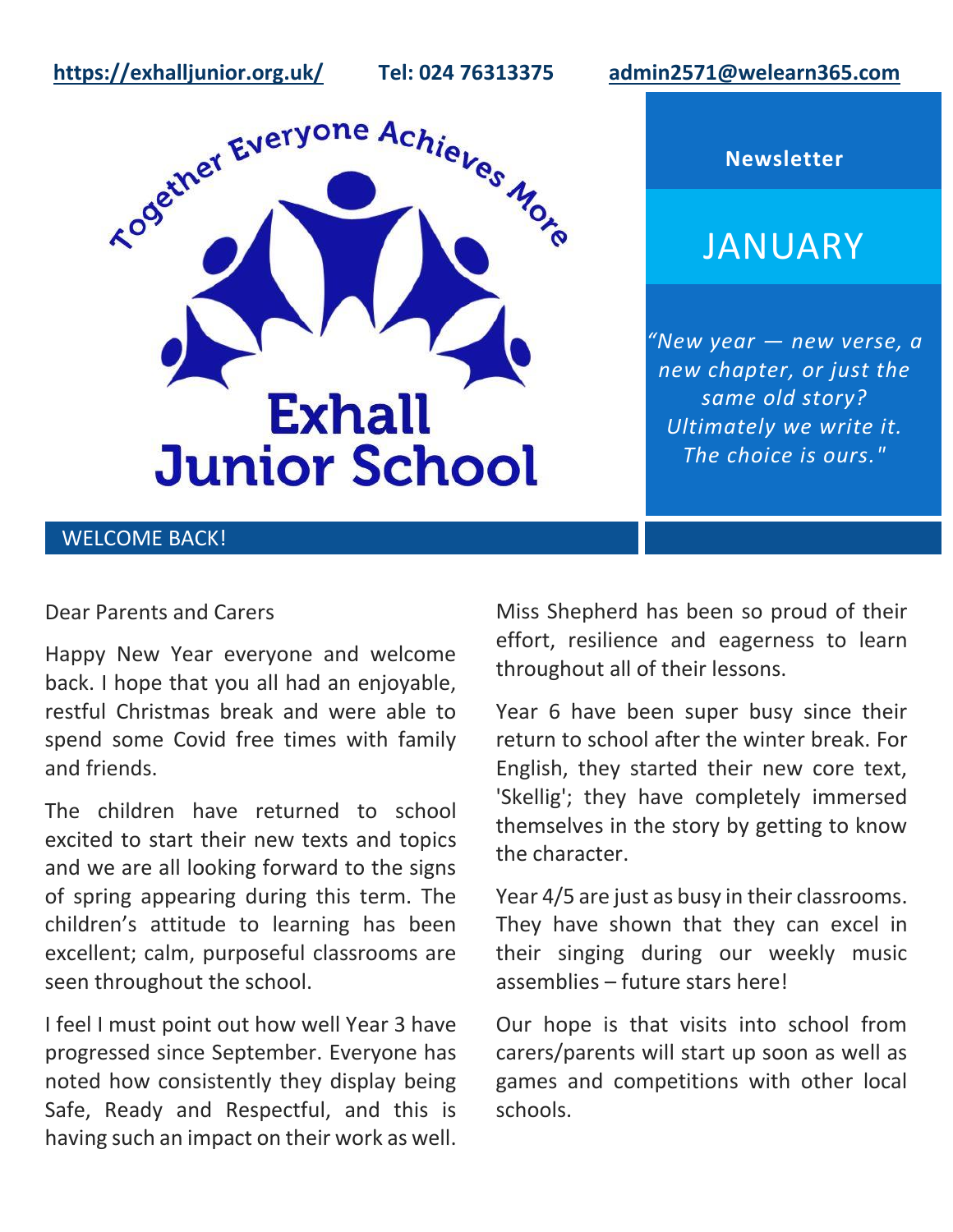## **Online Safety**

Online Safety is an important part of keeping children safe. We have security measures in place in school, which are constantly monitored, to help safeguard pupils from any potential dangers. Online Safety is taught to all pupils explaining and demonstrating how to stay safe and behave appropriately online and staff have recently had training in order to highlight the importance of this and support your child.

Children have access to a greater amount of online content than we ever did in our childhood. Remember that services like Facebook and YouTube have a minimum age limit of 13, and video games like Fortnite are aimed for 12 years and above. They do this for a reason.

If you choose to allow your children to have these accounts then you will want to discuss with them the boundaries you expect. We have spoken to them in school about this, but understand that it is your decision regarding the level of access out of school.

#### **What can parents/carers do?**

#### **Ground Rules**

• Discuss as a family how the internet will be used in your house. Consider what should be kept private online (personal information, photos etc.) and decide rules for making and meeting online friends. Make sure you know what your child is doing online much like you would offline.

## **Online Safety**

• Install antivirus software, secure your internet connection and use Parental Control functions to block unsuitable content or contact.

 $\overline{2}$ 

• Remember that parental control tools are not always 100% effective, unsuitable content can get past them, so don't rely on them alone to protect your child.

• Think about locating your computer, or where mobiles and tablets are being used, in a supervised family area. Always supervise the use of webcams in an application, which allows voice or video chat.

• Talk to your child and ask them to show or even teach you how they use the internet, learn which websites or tools they like to use and why. Learning together can often open opportunities to discuss safe behaviour with your child.

• Always ensure your child knows how to block or report people online who send nasty or inappropriate messages or content. Encourage your child not to retaliate or reply. Make sure your child knows to tell an adult.

• It's essential to be realistic - banning the internet or technology will not work and it often makes a child less likely to report a problem. Education around safe use is essential.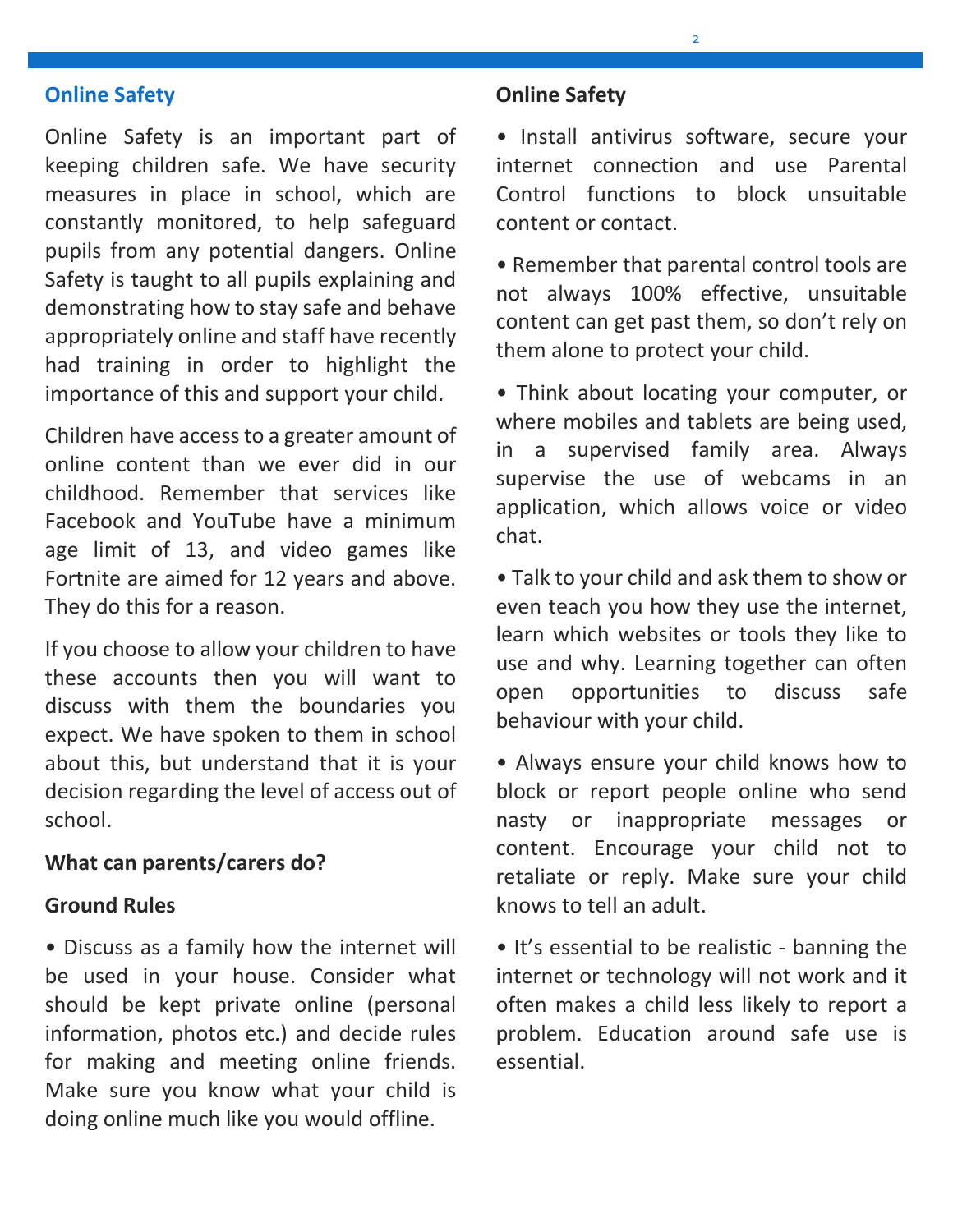The internet is a valuable learning resource, and we all want children to engage positively with it, so working together with us now will help your child in the future.

# **St Giles Church**

Even though our school name is no longer St Giles we are proud to continue with our close links to St Giles Church. In December our 'Helping Hands' nurture group created a masterpiece which was included in a Christmas Tree display in the church grounds.

In addition to this our Head Boy and Deputy Head Girl attended the Christmas Service at St Giles Church on Sunday 19 December 2021. Not only did they represent Exhall Junior School, they each delivered a reading. Public speaking is something many adults find challenging and feedback was that they did a great job. Well done!



## **Governors News**

Our Chair of Governors, Julia Gaughan and Phil Felgate, our Finance and H&S governor ended their terms of office on our Governing Body from the end of last year. They have both supported the school so well, and their valuable skills will be

missed. I am sure that you would want me to pass on your best wishes to them.



As we now have vacancies, we hope that either you, or someone you know, would consider being part of the school team so that we can support the community and its learners. To find out more about being a governor, come and speak with us and write a short covering email telling us what you will bring to the role and send to [admin2571@welearn365.com](mailto:admin2571@welearn365.com)

## **Times tables**

Please can you ensure that your children regularly practice their times tables as this will help them in all aspects of Maths.

In school we ensure that pupils practice their times tables and apply this knowledge to complete a range of Maths learning activities. Some of our Year 4/5pupils are not able to recall their times tables and this is hindering their Maths progress. In year 4 our pupils will take part in a national on line multiplication times tables programme which checks their times tables up to 12 x 12. The pupils have 25 times table random questions to answer and only have 6 seconds to answer each question.

Please give your child opportunities to practice their times tables at home. There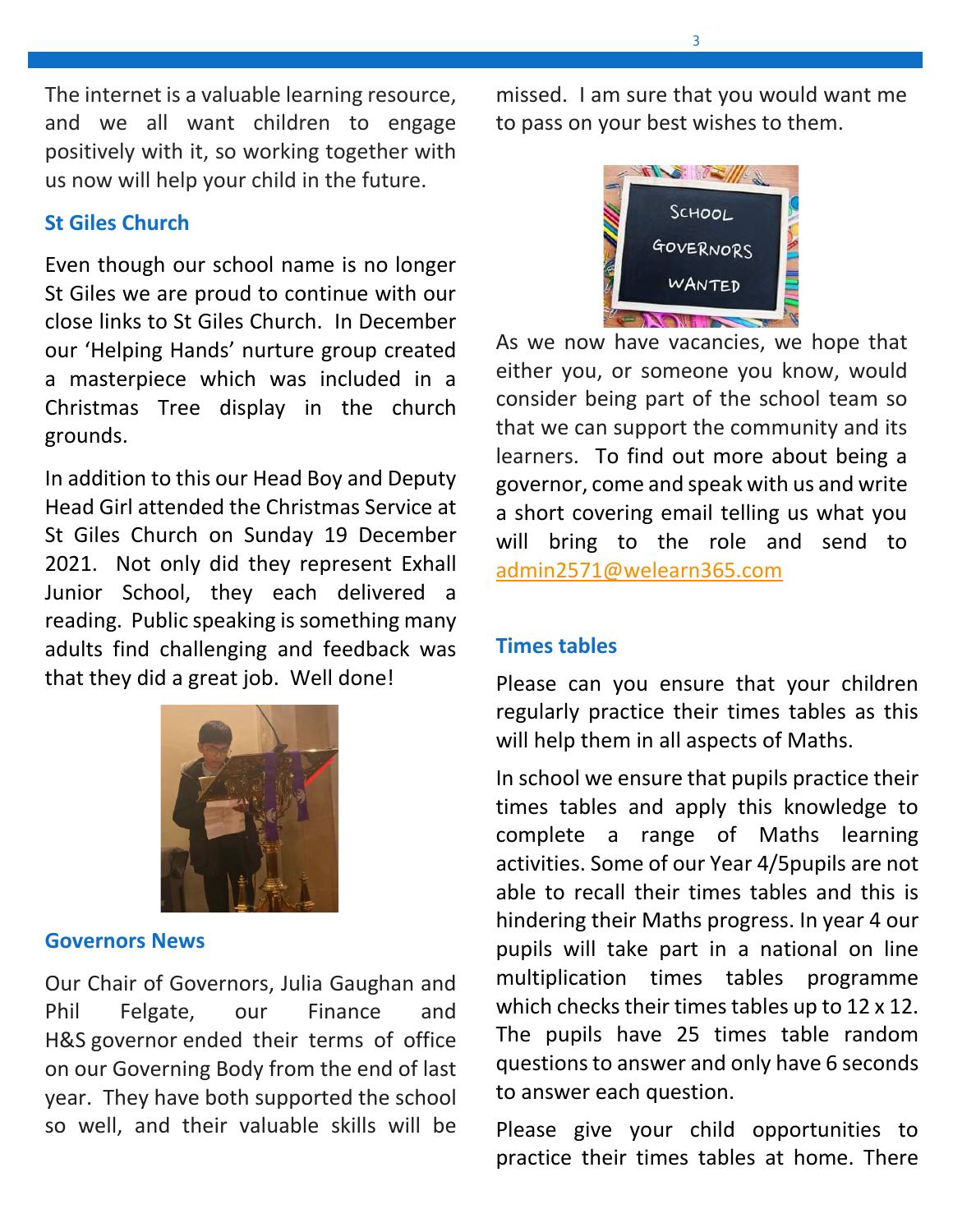are a number of games and websites that support learning times tables including: Times Table Rock Stars and the

BBC have lots of games, songs and videos to support you and your child. [BBC Website](https://www.bbc.co.uk/teach/supermovers/times-table-collection/z4vv6v4)



# **Junior Leadership Team**

At the school we have a very active Junior Leadership Team that meets fortnightly with Mr mann.

The aim of the JLT is to:

- Develop confidence and responsibility and make the most of their abilities.
- Prepare them to play an active role as citizens.
- Develop healthy, safer lifestyles.

Currently, they are trying to increase the number of children who choose healthy options for their snack at breaktime, as we are still having too many chocolate bars/ sweets etc. This also links with the work they did in the autumn on COP26, as it should reduce the number of wrappers being brought into school.

They have a plan for a poster campaign, assemblies and a reward scheme that should encourage children to choose a healthier option. They mentioned that fruit was often available when they were at our infants, and they enjoyed it. For some unknown reason, the DfE funding for this stops at Year 2, it's the same for free school dinners, though the need is clearly still there.

If your child does come home and ask if they could have fruit etc we would be very grateful for your support, as the JLTs target is to have most children eating a healthy breaktime tuck by the Summer Term. They will update you with how it's going in February's newsletter.

#### **Attendance**

Obviously, attendance levels, especially at this time of year, can be affected by illness. We monitor pupil's attendance every half term as regular attendance at school promotes pupils' well-being, maximises progress in learning and helps pupils reach their potential.

It is our duty to promote 100% attendance for all children. For our children to take full advantage of the educational opportunities offered it is vital that our pupils are at school, on time, every day the school is open unless the reason for the absence is unavoidable.

We send out letters to notify parents/ carers of our initial cause for concern when a pupil's attendance has dropped below 96%.